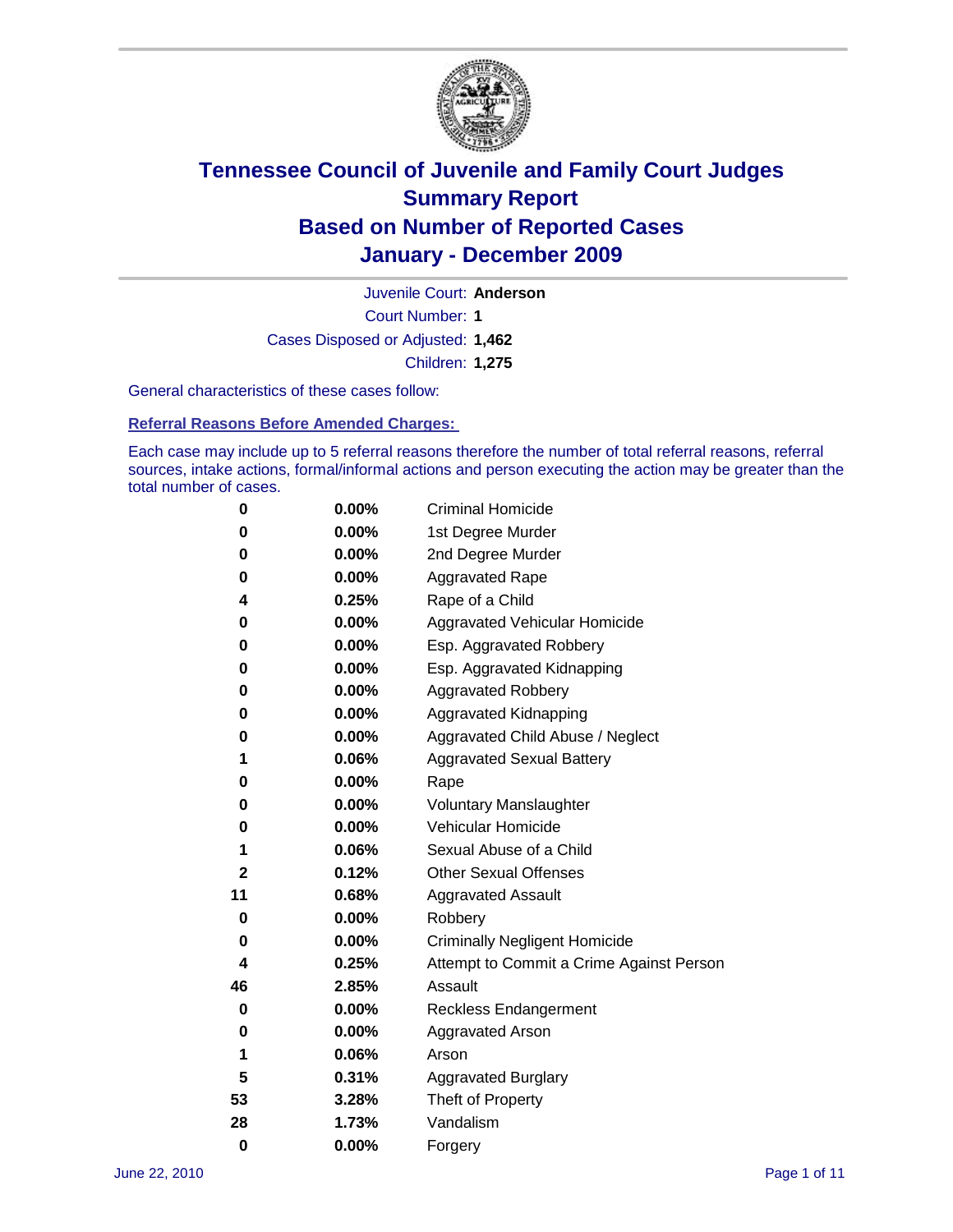

Juvenile Court: **Anderson**

Court Number: **1**

Cases Disposed or Adjusted: **1,462**

Children: **1,275**

#### **Referral Reasons Before Amended Charges:**

Each case may include up to 5 referral reasons therefore the number of total referral reasons, referral sources, intake actions, formal/informal actions and person executing the action may be greater than the total number of cases.

| $\pmb{0}$        | 0.00%    | <b>Worthless Checks</b>                                     |
|------------------|----------|-------------------------------------------------------------|
| 0                | 0.00%    | Illegal Possession / Fraudulent Use of Credit / Debit Cards |
| 23               | 1.43%    | <b>Burglary</b>                                             |
| 3                | 0.19%    | Unauthorized Use of a Vehicle                               |
| 0                | $0.00\%$ | <b>Cruelty to Animals</b>                                   |
| 0                | $0.00\%$ | Sale of Controlled Substances                               |
| 8                | 0.50%    | <b>Other Drug Offenses</b>                                  |
| 26               | 1.61%    | Possession of Controlled Substances                         |
| $\mathbf 0$      | $0.00\%$ | <b>Criminal Attempt</b>                                     |
| $\boldsymbol{2}$ | 0.12%    | Carrying Weapons on School Property                         |
| 3                | 0.19%    | Unlawful Carrying / Possession of a Weapon                  |
| 1                | 0.06%    | <b>Evading Arrest</b>                                       |
| 0                | 0.00%    | Escape                                                      |
| $\mathbf{2}$     | 0.12%    | Driving Under Influence (DUI)                               |
| 17               | 1.05%    | Possession / Consumption of Alcohol                         |
| $\mathbf 2$      | 0.12%    | Resisting Stop, Frisk, Halt, Arrest or Search               |
| 0                | $0.00\%$ | <b>Aggravated Criminal Trespass</b>                         |
| 0                | $0.00\%$ | Harassment                                                  |
| 0                | 0.00%    | Failure to Appear                                           |
| 1                | 0.06%    | Filing a False Police Report                                |
| 1                | 0.06%    | Criminal Impersonation                                      |
| 23               | 1.43%    | <b>Disorderly Conduct</b>                                   |
| 19               | 1.18%    | <b>Criminal Trespass</b>                                    |
| 0                | 0.00%    | <b>Public Intoxication</b>                                  |
| 0                | $0.00\%$ | Gambling                                                    |
| 239              | 14.81%   | <b>Traffic</b>                                              |
| $\mathbf{2}$     | 0.12%    | Local Ordinances                                            |
| 0                | $0.00\%$ | Violation of Wildlife Regulations                           |
| 0                | $0.00\%$ | Contempt of Court                                           |
| 0                | 0.00%    | Violation of Probation                                      |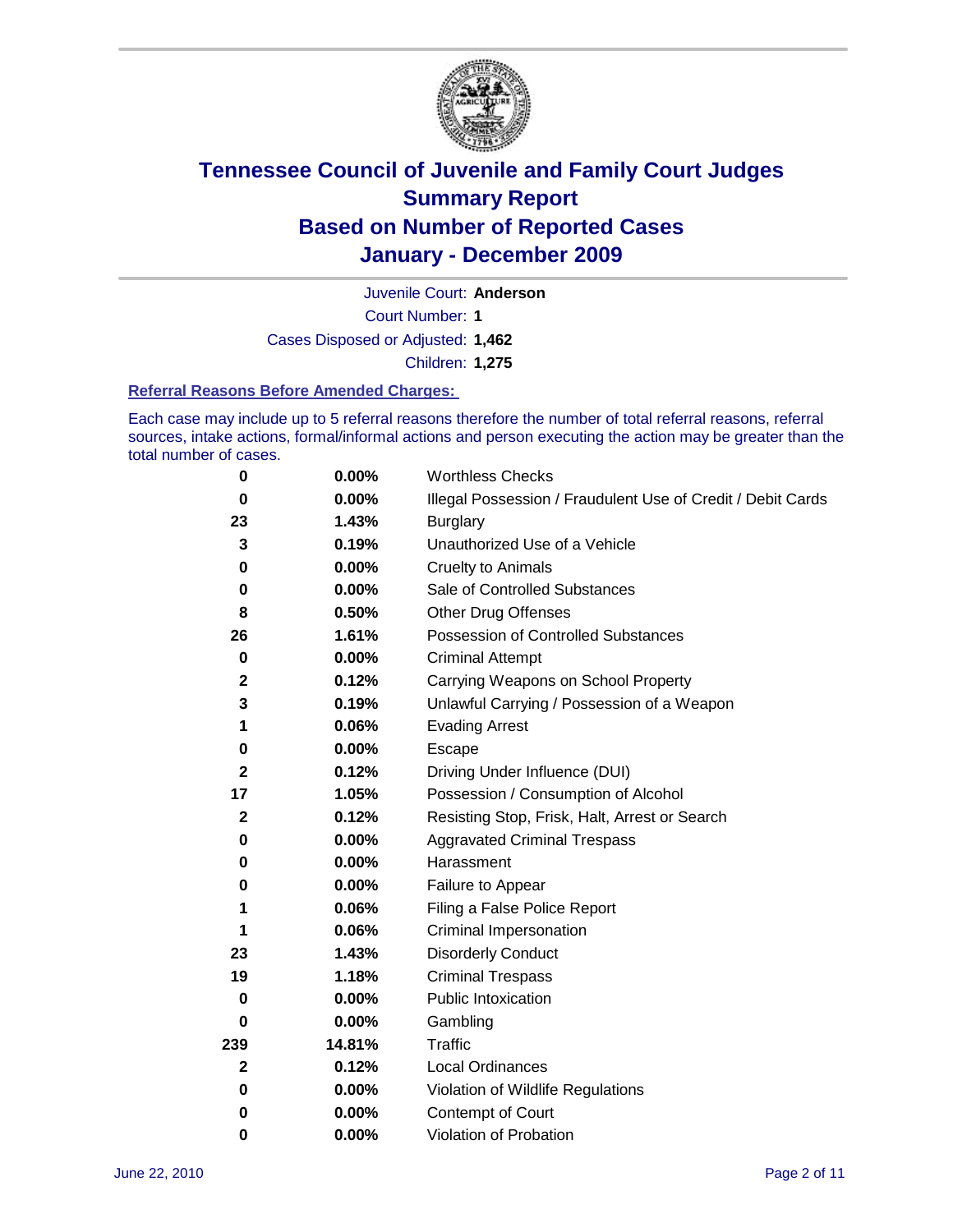

Court Number: **1** Juvenile Court: **Anderson** Cases Disposed or Adjusted: **1,462**

Children: **1,275**

#### **Referral Reasons Before Amended Charges:**

Each case may include up to 5 referral reasons therefore the number of total referral reasons, referral sources, intake actions, formal/informal actions and person executing the action may be greater than the total number of cases.

| 1,614       | 100.00% | <b>Total Referrals</b>                 |
|-------------|---------|----------------------------------------|
| 10          | 0.62%   | Other                                  |
| 0           | 0.00%   | <b>Consent to Marry</b>                |
| 0           | 0.00%   | <b>Request for Medical Treatment</b>   |
| 649         | 40.21%  | <b>Child Support</b>                   |
| 18          | 1.12%   | Paternity / Legitimation               |
| 5           | 0.31%   | Visitation                             |
| 48          | 2.97%   | Custody                                |
| 0           | 0.00%   | <b>Foster Care Review</b>              |
| 0           | 0.00%   | <b>Administrative Review</b>           |
| 0           | 0.00%   | <b>Judicial Review</b>                 |
| 0           | 0.00%   | Violation of Informal Adjustment       |
| 0           | 0.00%   | <b>Violation of Pretrial Diversion</b> |
| 6           | 0.37%   | <b>Termination of Parental Rights</b>  |
| 27          | 1.67%   | Dependency / Neglect                   |
| 0           | 0.00%   | <b>Physically Abused Child</b>         |
| 0           | 0.00%   | <b>Sexually Abused Child</b>           |
| 1           | 0.06%   | <b>Violation of Curfew</b>             |
| 1           | 0.06%   | Violation of a Valid Court Order       |
| 93          | 5.76%   | Possession of Tobacco Products         |
| $\mathbf 0$ | 0.00%   | Out-of-State Runaway                   |
| 27          | 1.67%   | In-State Runaway                       |
| 190         | 11.77%  | Truancy                                |
| 11          | 0.68%   | <b>Unruly Behavior</b>                 |
| 0           | 0.00%   | <b>Violation of Aftercare</b>          |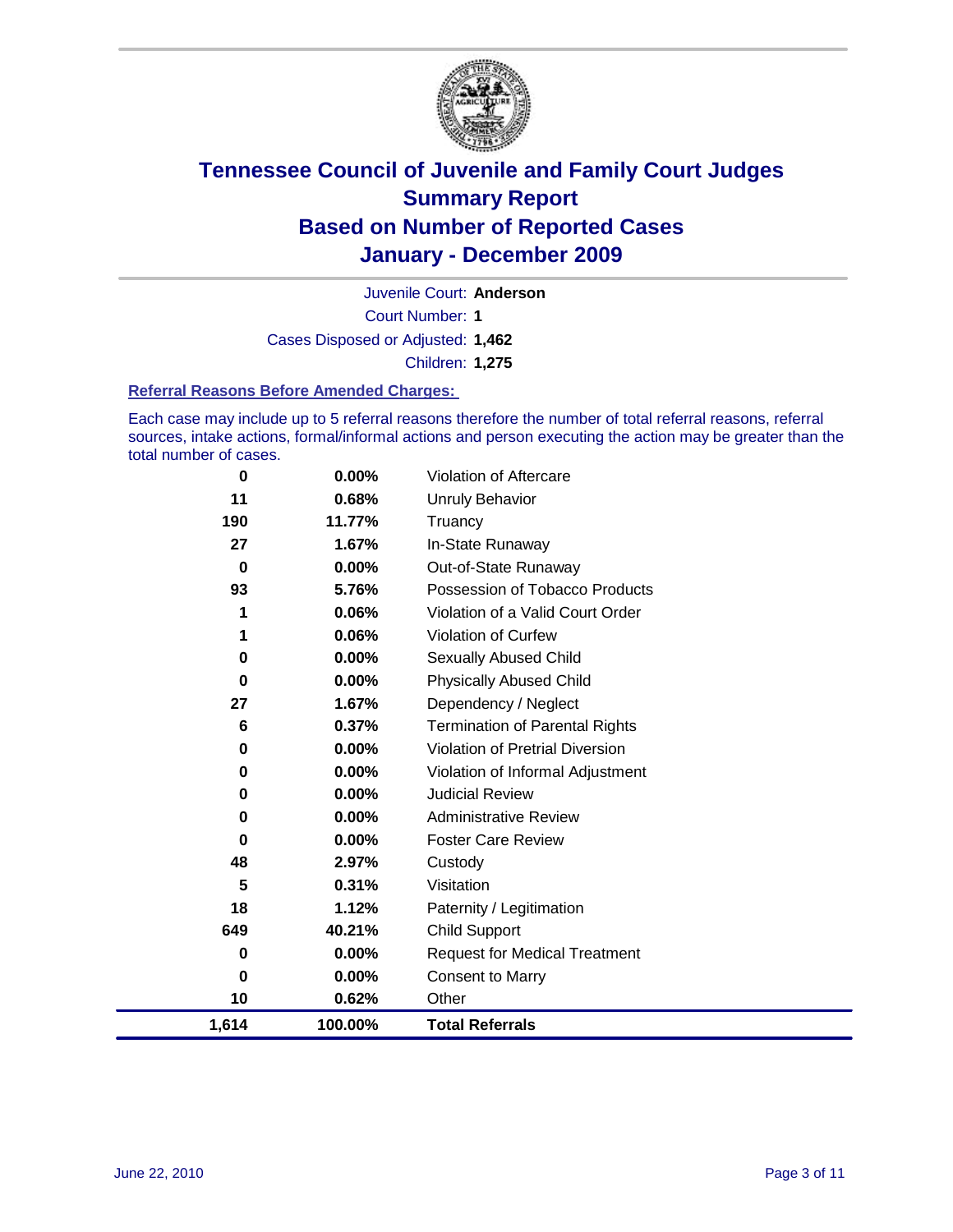

|                            | Juvenile Court: Anderson          |                                   |  |  |
|----------------------------|-----------------------------------|-----------------------------------|--|--|
|                            | <b>Court Number: 1</b>            |                                   |  |  |
|                            | Cases Disposed or Adjusted: 1,462 |                                   |  |  |
|                            |                                   | Children: 1,275                   |  |  |
| <b>Referral Sources: 1</b> |                                   |                                   |  |  |
| 590                        | 36.56%                            | <b>Law Enforcement</b>            |  |  |
| 45                         | 2.79%                             | Parents                           |  |  |
| 20                         | 1.24%                             | <b>Relatives</b>                  |  |  |
| 1                          | 0.06%                             | Self                              |  |  |
| 210                        | 13.01%                            | School                            |  |  |
| 0                          | 0.00%                             | <b>CSA</b>                        |  |  |
| 35                         | 2.17%                             | <b>DCS</b>                        |  |  |
| 657                        | 40.71%                            | <b>Other State Department</b>     |  |  |
| $\bf{0}$                   | $0.00\%$                          | <b>District Attorney's Office</b> |  |  |
| 6                          | 0.37%                             | <b>Court Staff</b>                |  |  |
| $\overline{7}$             | 0.43%                             | Social Agency                     |  |  |
| 17                         | 1.05%                             | <b>Other Court</b>                |  |  |
| 17                         | 1.05%                             | Victim                            |  |  |
| $\mathbf{2}$               | 0.12%                             | Child & Parent                    |  |  |
| 0                          | 0.00%                             | Hospital                          |  |  |
| 0                          | 0.00%                             | Unknown                           |  |  |
| $\overline{7}$             | 0.43%                             | Other                             |  |  |
| 1,614                      | 100.00%                           | <b>Total Referral Sources</b>     |  |  |
|                            |                                   |                                   |  |  |

### **Age of Child at Referral: 2**

| 0   | $0.00\%$ | <b>Unknown</b>     |  |
|-----|----------|--------------------|--|
|     |          |                    |  |
| 545 | 42.75%   | Ages 19 and Over   |  |
| 229 | 17.96%   | Ages 17 through 18 |  |
| 236 | 18.51%   | Ages 15 through 16 |  |
| 123 | 9.65%    | Ages 13 through 14 |  |
| 37  | 2.90%    | Ages 11 through 12 |  |
| 105 | 8.24%    | Ages 10 and Under  |  |
|     |          |                    |  |

<sup>1</sup> If different than number of Referral Reasons (1614), verify accuracy of your court's data.

<sup>2</sup> One child could be counted in multiple categories, verify accuracy of your court's data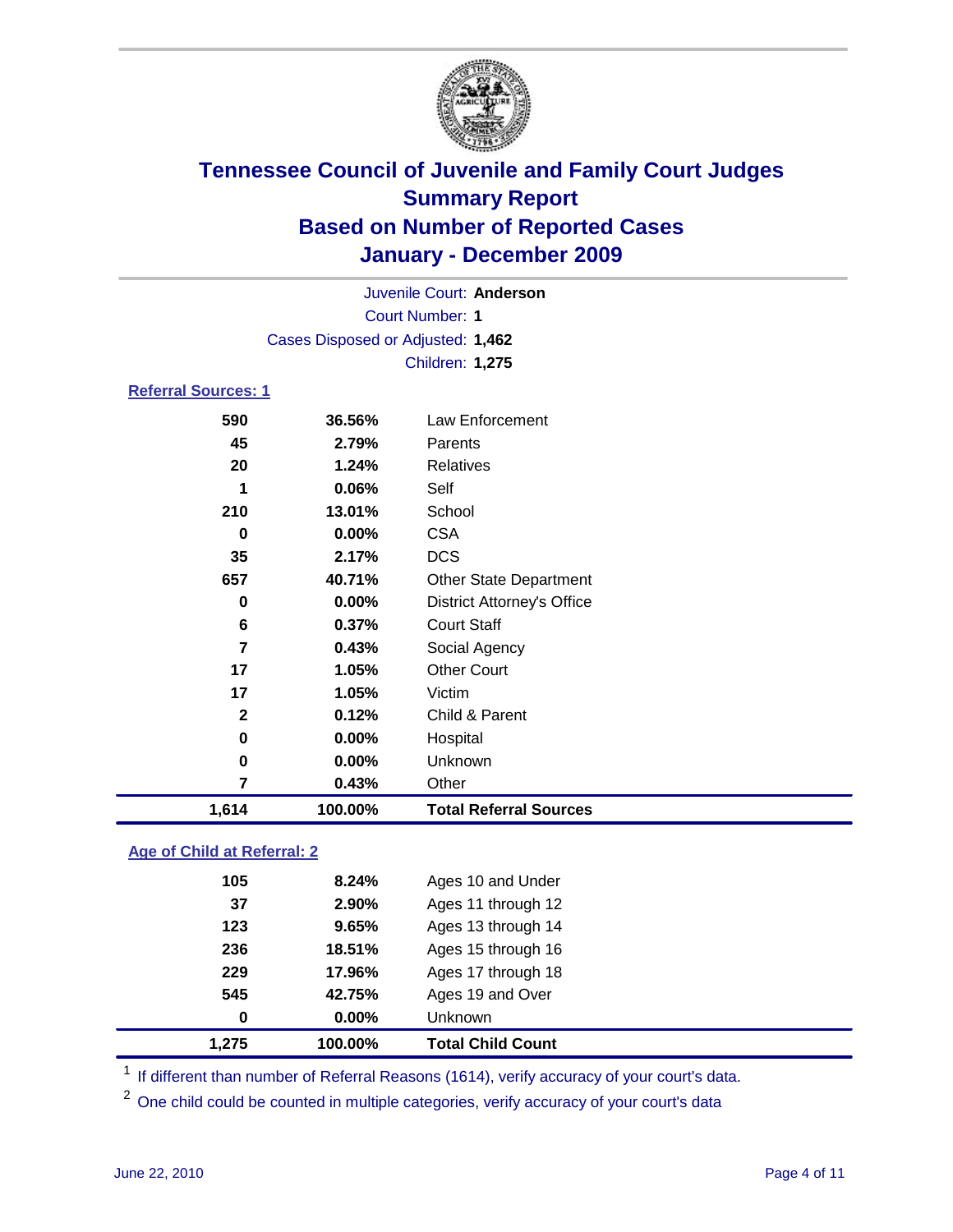

| Juvenile Court: Anderson                |                                   |                          |  |  |
|-----------------------------------------|-----------------------------------|--------------------------|--|--|
| <b>Court Number: 1</b>                  |                                   |                          |  |  |
|                                         | Cases Disposed or Adjusted: 1,462 |                          |  |  |
|                                         |                                   | <b>Children: 1,275</b>   |  |  |
| Sex of Child: 1                         |                                   |                          |  |  |
| 790                                     | 61.96%                            | Male                     |  |  |
| 479                                     | 37.57%                            | Female                   |  |  |
| 6                                       | 0.47%                             | Unknown                  |  |  |
| 1,275                                   | 100.00%                           | <b>Total Child Count</b> |  |  |
| Race of Child: 1                        |                                   |                          |  |  |
| 1,081                                   | 84.78%                            | White                    |  |  |
| 131                                     | 10.27%                            | African American         |  |  |
| 1                                       | 0.08%                             | Native American          |  |  |
| 4                                       | 0.31%                             | Asian                    |  |  |
| 13                                      | 1.02%                             | Mixed                    |  |  |
| 45                                      | 3.53%                             | Unknown                  |  |  |
| 1,275                                   | 100.00%                           | <b>Total Child Count</b> |  |  |
| <b>Hispanic Origin: 1</b>               |                                   |                          |  |  |
| 1                                       | 0.08%                             | Yes                      |  |  |
| 1,274                                   | 99.92%                            | <b>No</b>                |  |  |
| $\mathbf 0$                             | 0.00%                             | Unknown                  |  |  |
| 1,275                                   | 100.00%                           | <b>Total Child Count</b> |  |  |
| <b>School Enrollment of Children: 1</b> |                                   |                          |  |  |
| 1,236                                   | 96.94%                            | Yes                      |  |  |
| 30                                      | 2.35%                             | No                       |  |  |
| $\boldsymbol{9}$                        | 0.71%                             | Unknown                  |  |  |
| 1,275                                   | 100.00%                           | <b>Total Child Count</b> |  |  |

<sup>1</sup> One child could be counted in multiple categories, verify accuracy of your court's data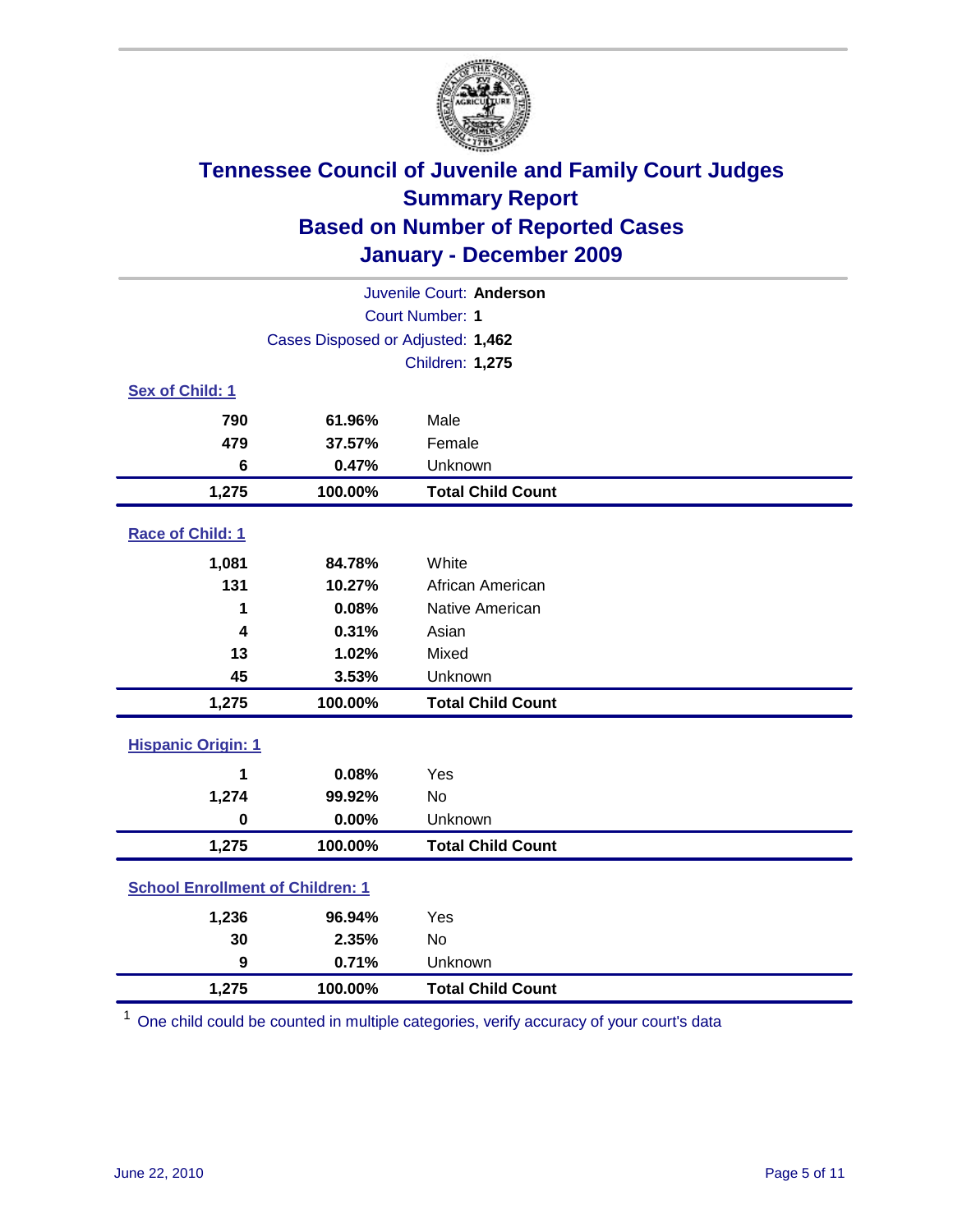

Court Number: **1** Juvenile Court: **Anderson** Cases Disposed or Adjusted: **1,462** Children: **1,275**

### **Living Arrangement of Child at Time of Referral: 1**

| 1,275        | 100.00%  | <b>Total Child Count</b>     |
|--------------|----------|------------------------------|
| 84           | 6.59%    | Other                        |
| 448          | 35.14%   | Unknown                      |
| 43           | $3.37\%$ | Independent                  |
| 3            | 0.24%    | In an Institution            |
| $\mathbf{2}$ | 0.16%    | In a Residential Center      |
| 4            | 0.31%    | In a Group Home              |
| 6            | 0.47%    | With Foster Family           |
| 3            | 0.24%    | With Adoptive Parents        |
| 55           | 4.31%    | <b>With Relatives</b>        |
| 75           | 5.88%    | With Father                  |
| 345          | 27.06%   | With Mother                  |
| 18           | 1.41%    | With Mother and Stepfather   |
| 6            | 0.47%    | With Father and Stepmother   |
| 183          | 14.35%   | With Both Biological Parents |
|              |          |                              |

#### **Type of Detention: 2**

| 1,462 | 100.00%  | <b>Total Detention Count</b> |  |
|-------|----------|------------------------------|--|
| 0     | $0.00\%$ | Other                        |  |
| 1,333 | 91.18%   | Does Not Apply               |  |
| 91    | 6.22%    | Unknown                      |  |
| 1     | 0.07%    | <b>Psychiatric Hospital</b>  |  |
| 0     | 0.00%    | Jail - No Separation         |  |
| 0     | $0.00\%$ | Jail - Partial Separation    |  |
| 24    | 1.64%    | Jail - Complete Separation   |  |
| 13    | 0.89%    | Juvenile Detention Facility  |  |
| 0     | $0.00\%$ | Non-Secure Placement         |  |
|       |          |                              |  |

<sup>1</sup> One child could be counted in multiple categories, verify accuracy of your court's data

<sup>2</sup> If different than number of Cases (1462) verify accuracy of your court's data.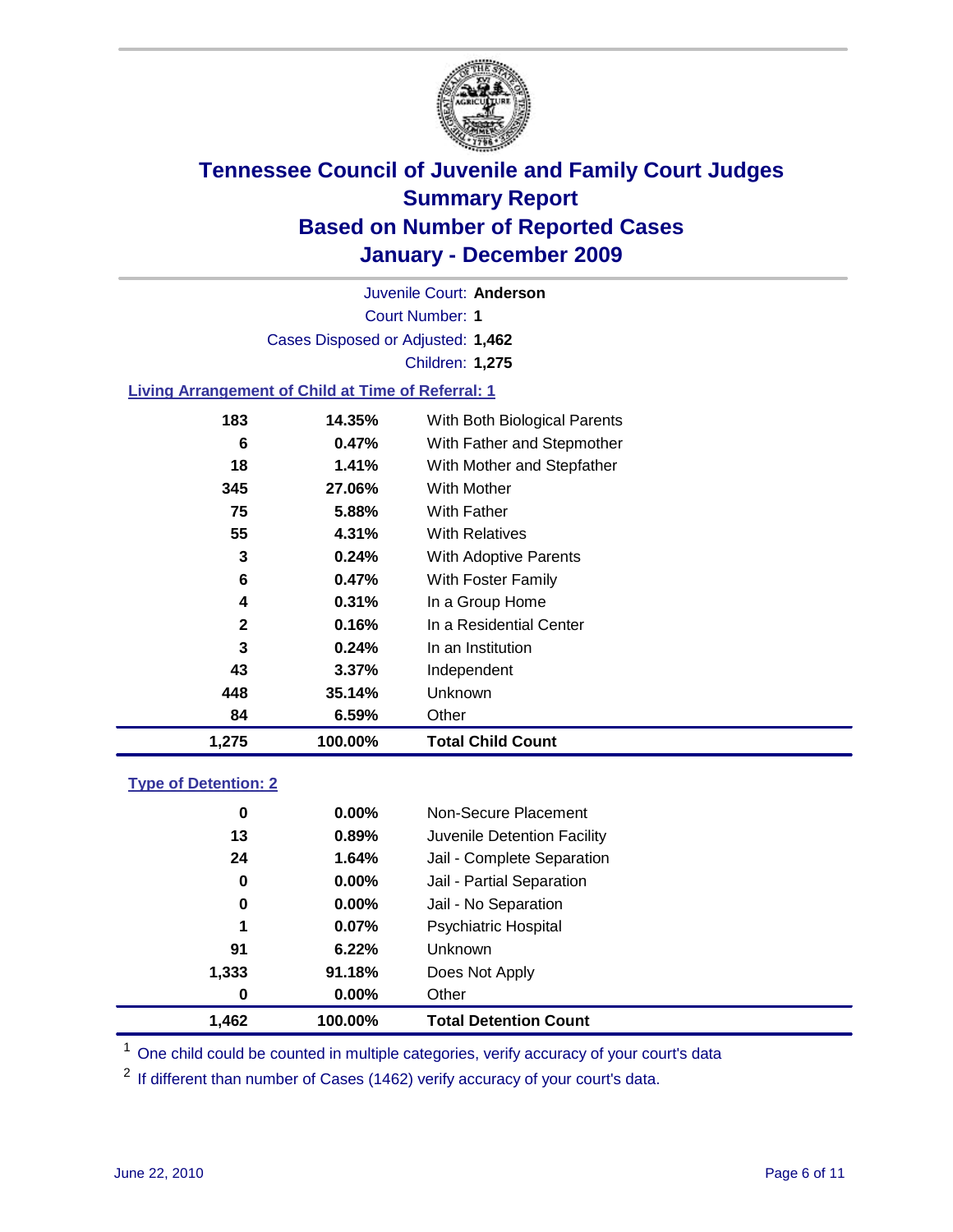

|                                                    | Juvenile Court: Anderson          |                                      |  |  |  |
|----------------------------------------------------|-----------------------------------|--------------------------------------|--|--|--|
|                                                    | <b>Court Number: 1</b>            |                                      |  |  |  |
|                                                    | Cases Disposed or Adjusted: 1,462 |                                      |  |  |  |
|                                                    |                                   | Children: 1,275                      |  |  |  |
| <b>Placement After Secure Detention Hearing: 1</b> |                                   |                                      |  |  |  |
| 3                                                  | 0.21%                             | Returned to Prior Living Arrangement |  |  |  |
| $\bf{0}$                                           | 0.00%                             | Juvenile Detention Facility          |  |  |  |
| 0                                                  | 0.00%                             | Jail                                 |  |  |  |
| 0                                                  | 0.00%                             | Shelter / Group Home                 |  |  |  |
| 0                                                  | 0.00%                             | <b>Foster Family Home</b>            |  |  |  |
| 0                                                  | 0.00%                             | Psychiatric Hospital                 |  |  |  |
| 1,295                                              | 88.58%                            | Unknown                              |  |  |  |
| 164                                                | 11.22%                            | Does Not Apply                       |  |  |  |
| $\mathbf 0$                                        | 0.00%                             | Other                                |  |  |  |
| 1,462                                              | 100.00%                           | <b>Total Placement Count</b>         |  |  |  |
| <b>Intake Actions: 2</b>                           |                                   |                                      |  |  |  |
|                                                    |                                   |                                      |  |  |  |
| 1,085                                              | 67.22%                            | <b>Petition Filed</b>                |  |  |  |
| $\bf{0}$                                           | 0.00%                             | <b>Motion Filed</b>                  |  |  |  |
| 53                                                 | 3.28%                             | <b>Citation Processed</b>            |  |  |  |
| 0                                                  | 0.00%                             | Notification of Paternity Processed  |  |  |  |
| 0                                                  | 0.00%                             | Scheduling of Judicial Review        |  |  |  |
| 0                                                  | 0.00%                             | Scheduling of Administrative Review  |  |  |  |
| 0                                                  | 0.00%                             | Scheduling of Foster Care Review     |  |  |  |
| 0                                                  | 0.00%                             | Unknown                              |  |  |  |
| 31                                                 | 1.92%                             | Does Not Apply                       |  |  |  |
| 445                                                | 27.57%                            | Other                                |  |  |  |
| 1,614                                              | 100.00%                           | <b>Total Intake Count</b>            |  |  |  |

<sup>1</sup> If different than number of Cases (1462) verify accuracy of your court's data.

<sup>2</sup> If different than number of Referral Reasons (1614), verify accuracy of your court's data.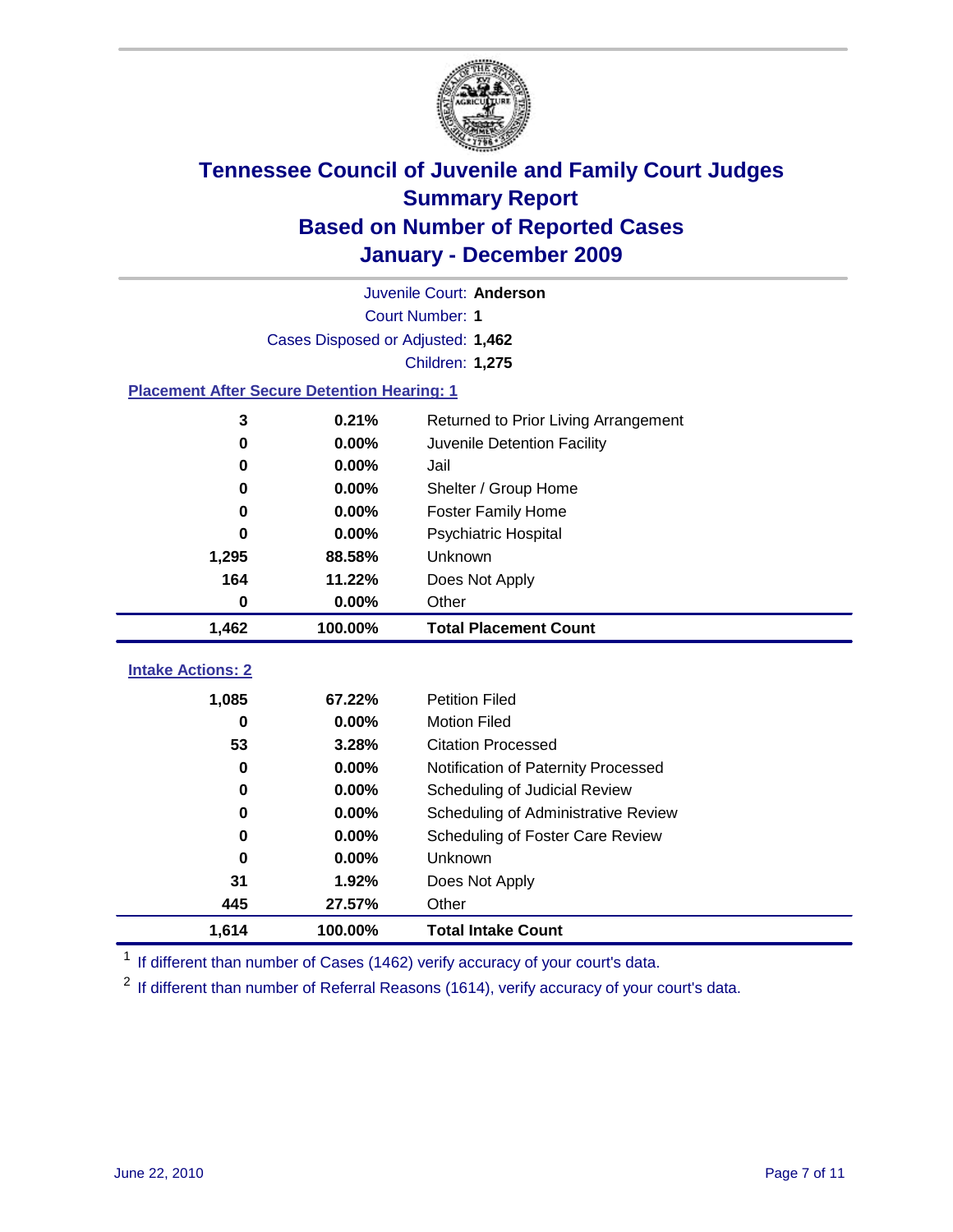

Court Number: **1** Juvenile Court: **Anderson** Cases Disposed or Adjusted: **1,462** Children: **1,275**

### **Last Grade Completed by Child: 1**

| 31                                      | 2.43%   | Too Young for School         |  |
|-----------------------------------------|---------|------------------------------|--|
| 3                                       | 0.24%   | Preschool                    |  |
| 10                                      | 0.78%   | Kindergarten                 |  |
| 9                                       | 0.71%   | 1st Grade                    |  |
| 12                                      | 0.94%   | 2nd Grade                    |  |
| 13                                      | 1.02%   | 3rd Grade                    |  |
| 7                                       | 0.55%   | 4th Grade                    |  |
| 15                                      | 1.18%   | 5th Grade                    |  |
| 34                                      | 2.67%   | 6th Grade                    |  |
| 53                                      | 4.16%   | 7th Grade                    |  |
| 73                                      | 5.73%   | 8th Grade                    |  |
| 93                                      | 7.29%   | 9th Grade                    |  |
| 133                                     | 10.43%  | 10th Grade                   |  |
| 158                                     | 12.39%  | 11th Grade                   |  |
| 28                                      | 2.20%   | 12th Grade                   |  |
| 0                                       | 0.00%   | Non-Graded Special Ed        |  |
| $\mathbf 0$                             | 0.00%   | <b>GED</b>                   |  |
| 1                                       | 0.08%   | Graduated                    |  |
| 0                                       | 0.00%   | <b>Never Attended School</b> |  |
| 272                                     | 21.33%  | Unknown                      |  |
| 330                                     | 25.88%  | Other                        |  |
| 1,275                                   | 100.00% | <b>Total Child Count</b>     |  |
| <b>Enrolled in Special Education: 1</b> |         |                              |  |

| 1.275                                  | 100.00%  | <b>Total Child Count</b> |  |  |
|----------------------------------------|----------|--------------------------|--|--|
| 0                                      | $0.00\%$ | <b>Unknown</b>           |  |  |
| 1.245                                  | 97.65%   | No.                      |  |  |
| 30                                     | 2.35%    | Yes                      |  |  |
| <u>Emolied in opecial Education. T</u> |          |                          |  |  |

One child could be counted in multiple categories, verify accuracy of your court's data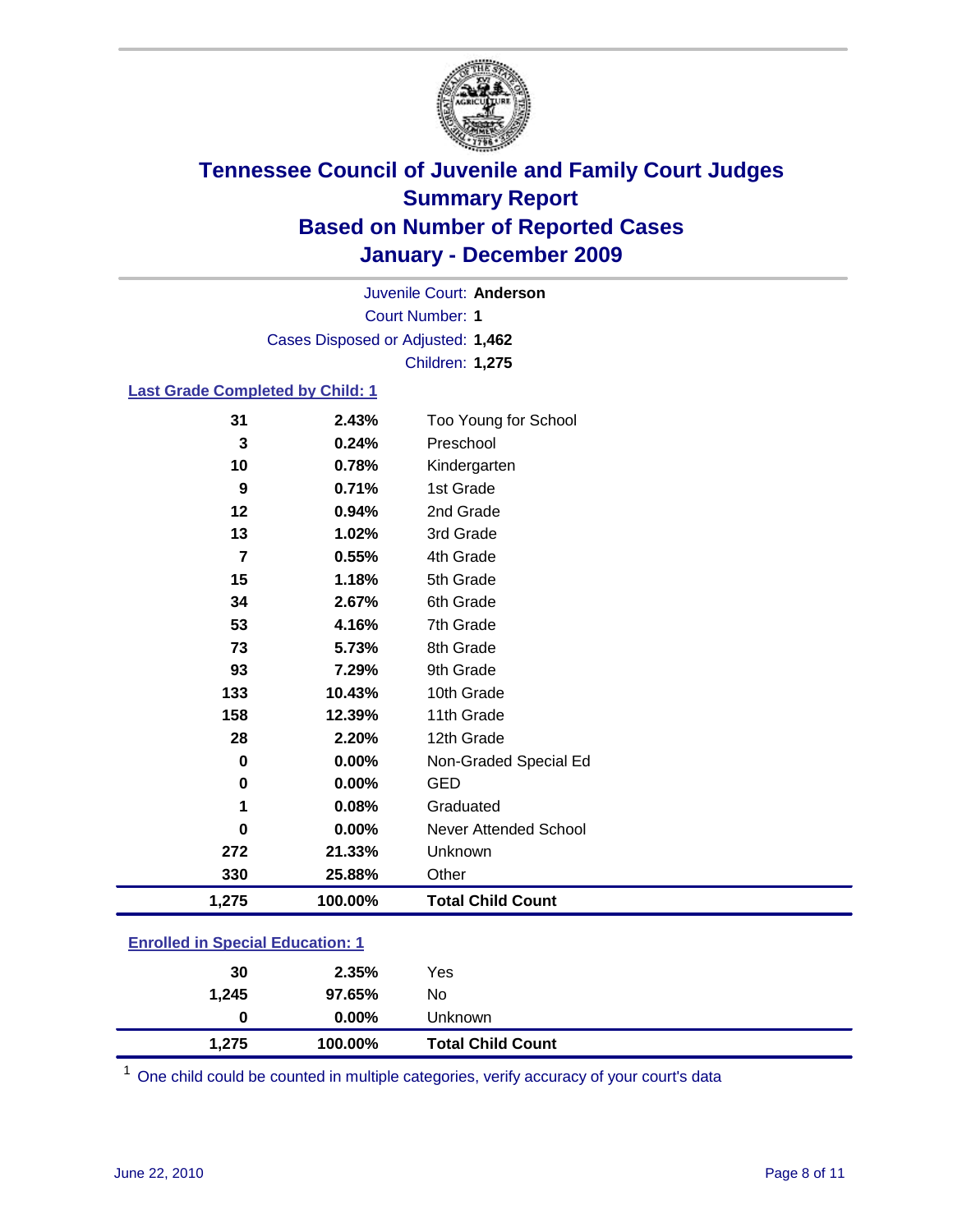

| Juvenile Court: Anderson |                                   |                           |  |  |  |
|--------------------------|-----------------------------------|---------------------------|--|--|--|
|                          | Court Number: 1                   |                           |  |  |  |
|                          | Cases Disposed or Adjusted: 1,462 |                           |  |  |  |
|                          | Children: 1,275                   |                           |  |  |  |
|                          | <b>Action Executed By: 1</b>      |                           |  |  |  |
| 1,468                    | 90.95%                            | Judge                     |  |  |  |
| 146                      | 9.05%                             | Referee                   |  |  |  |
| 0                        | $0.00\%$                          | <b>YSO</b>                |  |  |  |
| $\bf{0}$                 | 0.00%                             | Other                     |  |  |  |
| 0                        | 0.00%                             | Unknown                   |  |  |  |
| 1,614                    | 100.00%                           | <b>Total Action Count</b> |  |  |  |

### **Formal / Informal Actions: 1**

| 194   | 12.02%   | Dismissed                                        |
|-------|----------|--------------------------------------------------|
| 67    | 4.15%    | Retired / Nolle Prosequi                         |
| 139   | 8.61%    | <b>Complaint Substantiated Delinquent</b>        |
| 28    | 1.73%    | <b>Complaint Substantiated Status Offender</b>   |
| 18    | 1.12%    | <b>Complaint Substantiated Dependent/Neglect</b> |
| 0     | $0.00\%$ | <b>Complaint Substantiated Abused</b>            |
| 0     | $0.00\%$ | <b>Complaint Substantiated Mentally III</b>      |
| 373   | 23.11%   | Informal Adjustment                              |
| 0     | $0.00\%$ | <b>Pretrial Diversion</b>                        |
| 0     | $0.00\%$ | <b>Transfer to Adult Court Hearing</b>           |
| 0     | $0.00\%$ | Charges Cleared by Transfer to Adult Court       |
| 589   | 36.49%   | <b>Special Proceeding</b>                        |
| 0     | $0.00\%$ | <b>Review Concluded</b>                          |
| 0     | $0.00\%$ | Case Held Open                                   |
| 206   | 12.76%   | Other                                            |
| 0     | 0.00%    | <b>Unknown</b>                                   |
| 1,614 | 100.00%  | <b>Total Action Count</b>                        |

<sup>1</sup> If different than number of Referral Reasons (1614), verify accuracy of your court's data.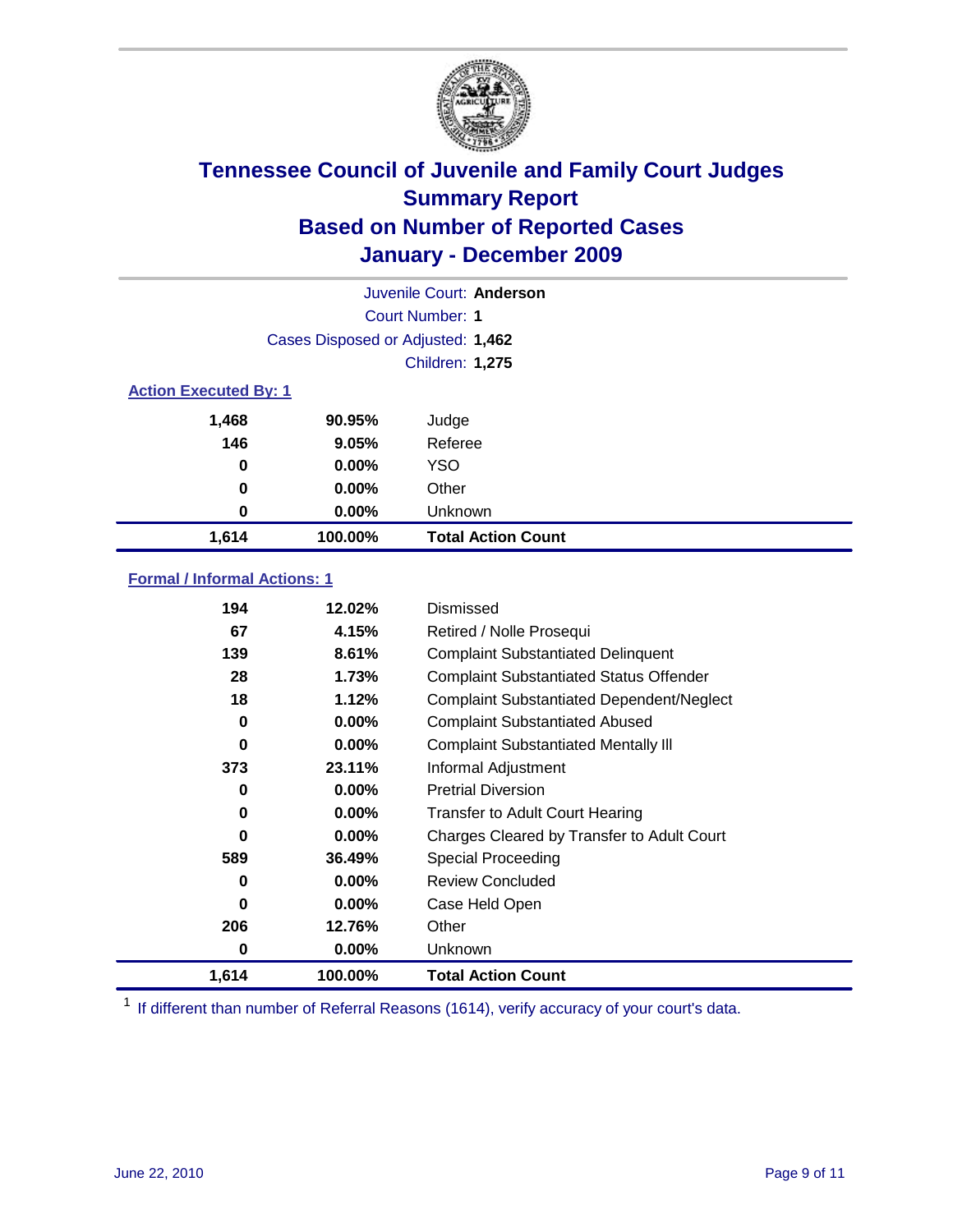

|                       |                                   | Juvenile Court: Anderson                              |
|-----------------------|-----------------------------------|-------------------------------------------------------|
|                       |                                   | <b>Court Number: 1</b>                                |
|                       | Cases Disposed or Adjusted: 1,462 |                                                       |
|                       |                                   | Children: 1,275                                       |
| <b>Case Outcomes:</b> |                                   | There can be multiple outcomes for one child or case. |
| 307                   | 9.48%                             | <b>Case Dismissed</b>                                 |
| 57                    | 1.76%                             | Case Retired or Nolle Prosequi                        |
| 0                     | 0.00%                             | Warned / Counseled                                    |
| 6                     | 0.19%                             | Held Open For Review                                  |
| 148                   | 4.57%                             | Supervision / Probation to Juvenile Court             |
| 0                     | 0.00%                             | <b>Probation to Parents</b>                           |
| 2                     | 0.06%                             | Referral to Another Entity for Supervision / Service  |
| 7                     | 0.22%                             | Referred for Mental Health Counseling                 |
| 45                    | 1.39%                             | Referred for Alcohol and Drug Counseling              |
| 0                     | 0.00%                             | <b>Referred to Alternative School</b>                 |
| 1                     | 0.03%                             | Referred to Private Child Agency                      |
| 48                    | 1.48%                             | Referred to Defensive Driving School                  |
| 20                    | 0.62%                             | Referred to Alcohol Safety School                     |
| 0                     | 0.00%                             | Referred to Juvenile Court Education-Based Program    |
| 0                     | 0.00%                             | Driver's License Held Informally                      |
| 0                     | 0.00%                             | <b>Voluntary Placement with DMHMR</b>                 |
| 0                     | 0.00%                             | <b>Private Mental Health Placement</b>                |
| 0                     | 0.00%                             | <b>Private MR Placement</b>                           |
| 0                     | 0.00%                             | Placement with City/County Agency/Facility            |
| 0                     | 0.00%                             | Placement with Relative / Other Individual            |
| 28                    | 0.86%                             | Fine                                                  |
| 155                   | 4.79%                             | <b>Public Service</b>                                 |
| 35                    | 1.08%                             | Restitution                                           |
| 0                     | 0.00%                             | <b>Runaway Returned</b>                               |
| 2                     | 0.06%                             | No Contact Order                                      |
| 0                     | 0.00%                             | Injunction Other than No Contact Order                |
| 0                     | 0.00%                             | <b>House Arrest</b>                                   |
| 26                    | 0.80%                             | <b>Court Defined Curfew</b>                           |
| 297                   | 9.18%                             | Dismissed from Informal Adjustment                    |
| 0                     | 0.00%                             | <b>Dismissed from Pretrial Diversion</b>              |
| 10                    | 0.31%                             | Released from Probation                               |
| 0                     | 0.00%                             | <b>Transferred to Adult Court</b>                     |
| 0                     | $0.00\%$                          | <b>DMHMR Involuntary Commitment</b>                   |